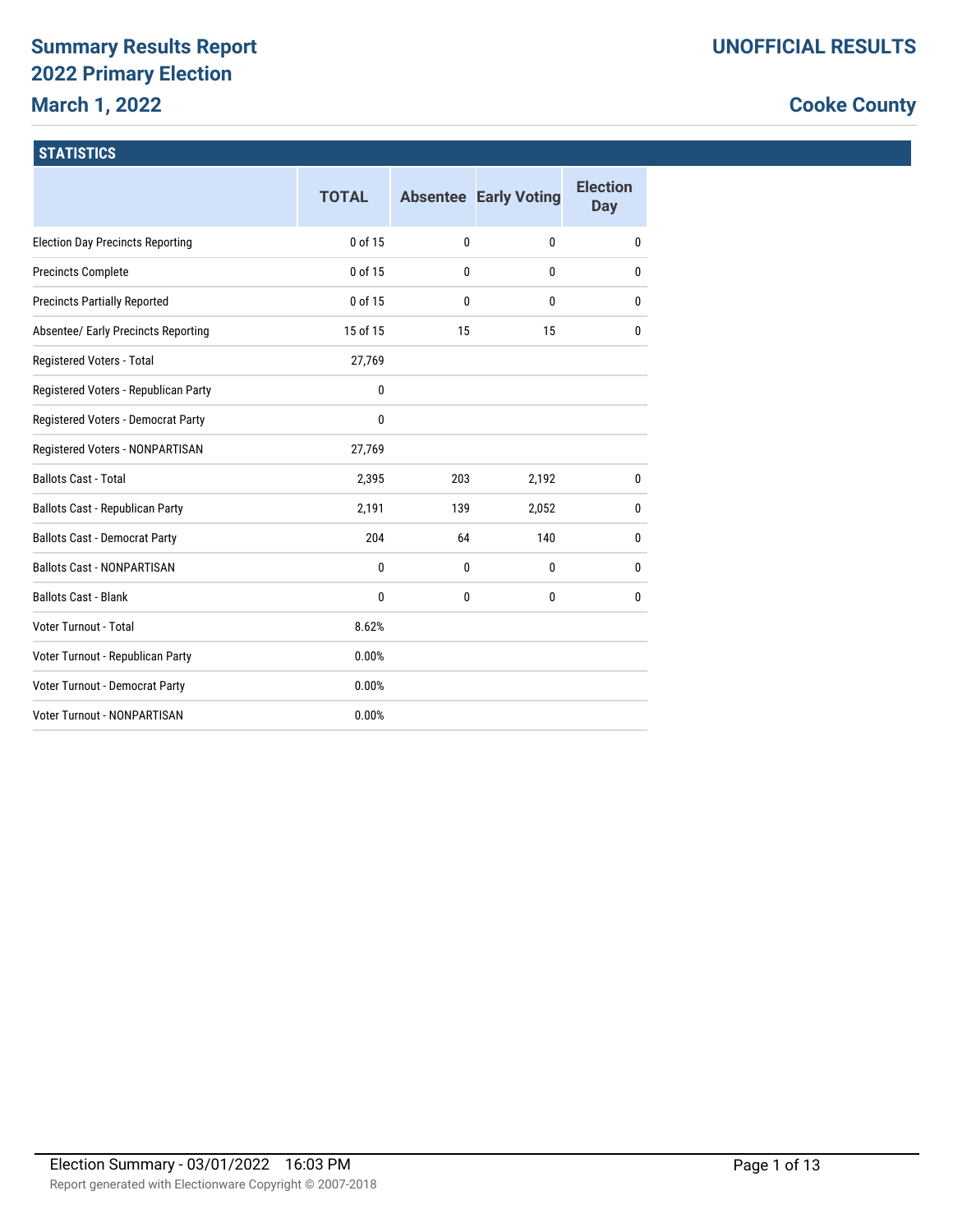# **REP US Rep, District 26**

Vote For 1

|                      | <b>TOTAL</b> |                | <b>Absentee Early Voting</b> | <b>Election</b><br><b>Day</b> |
|----------------------|--------------|----------------|------------------------------|-------------------------------|
| <b>Isaac Smith</b>   | 172          | 8              | 164                          | 0                             |
| <b>Vincent Gallo</b> | 134          | $\overline{2}$ | 132                          | 0                             |
| Michael C. Burgess   | 1,526        | 100            | 1,426                        | $\mathbf{0}$                  |
| <b>Brian Brazeal</b> | 71           | $\overline{2}$ | 69                           | 0                             |
| Raven Harrison       | 62           | $\overline{2}$ | 60                           | 0                             |

#### **REP Governor**

Vote For 1

|                     | <b>TOTAL</b> |                | <b>Absentee Early Voting</b> | <b>Election</b><br><b>Day</b> |
|---------------------|--------------|----------------|------------------------------|-------------------------------|
| Greg Abbott         | 1,476        | 113            | 1,363                        | 0                             |
| Don Huffines        | 187          | 6              | 181                          | 0                             |
| <b>Chad Prather</b> | 89           | 4              | 85                           | 0                             |
| Danny Harrison      | 8            | $\mathbf{1}$   | 7                            | $\mathbf{0}$                  |
| Allen B. West       | 328          | 8              | 320                          | 0                             |
| Kandy Kaye Horn     | 21           | $\overline{2}$ | 19                           | 0                             |
| <b>Rick Perry</b>   | 45           | $\overline{2}$ | 43                           | 0                             |
| Paul Belew          | 6            | $\overline{2}$ | 4                            | 0                             |

### **REP Lieutenant Governor**

|                        | <b>TOTAL</b> |     | <b>Absentee Early Voting</b> | <b>Election</b><br><b>Day</b> |
|------------------------|--------------|-----|------------------------------|-------------------------------|
| Zach Vance             | 126          | 7   | 119                          | 0                             |
| Dan Patrick            | 1,500        | 106 | 1,394                        | $\mathbf 0$                   |
| <b>Todd M. Bullis</b>  | 21           | 1   | 20                           | 0                             |
| <b>Trayce Bradford</b> | 141          | 7   | 134                          | $\mathbf 0$                   |
| <b>Aaron Sorrells</b>  | 46           | 2   | 44                           | 0                             |
| <b>Daniel Miller</b>   | 182          | 7   | 175                          | $\mathbf 0$                   |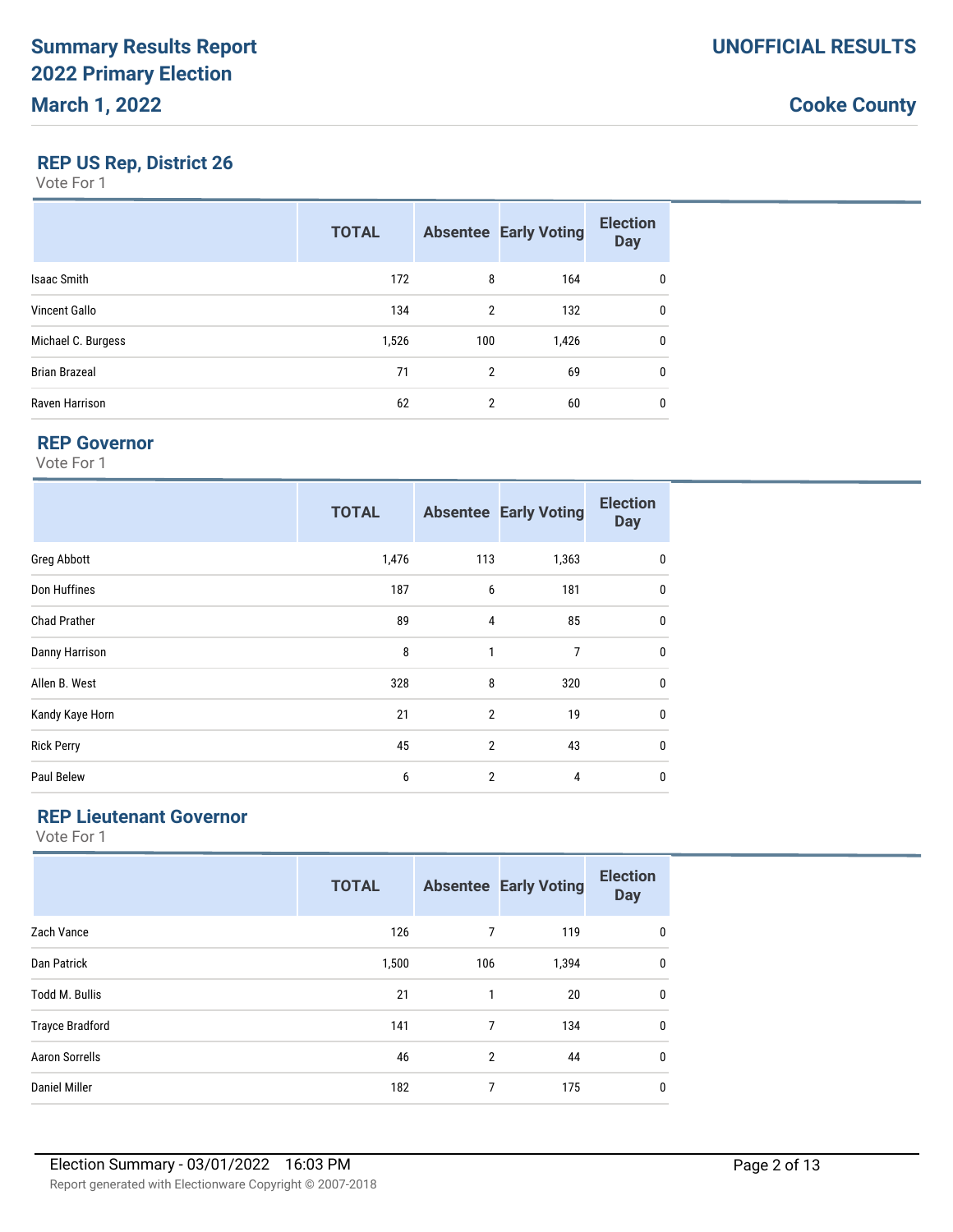#### **REP Attorney General**

Vote For 1

|                | <b>TOTAL</b> |    | <b>Absentee Early Voting</b> | <b>Election</b><br><b>Day</b> |
|----------------|--------------|----|------------------------------|-------------------------------|
| Louie Gohmert  | 400          | 18 | 382                          | 0                             |
| Ken Paxton     | 773          | 55 | 718                          | $\mathbf{0}$                  |
| George P. Bush | 633          | 39 | 594                          | 0                             |
| Eva Guzman     | 330          | 23 | 307                          | 0                             |

### **REP Comptroller of Public Accounts**

Vote For 1

|                | <b>TOTAL</b> |    | <b>Absentee Early Voting</b> | <b>Election</b><br><b>Day</b> |
|----------------|--------------|----|------------------------------|-------------------------------|
| Glenn Hegar    | 1,521        | 98 | 1,423                        |                               |
| Mark V. Goloby | 316          | 22 | 294                          |                               |

### **REP Comm General Land Office**

|                        | <b>TOTAL</b> |    | <b>Absentee Early Voting</b> | <b>Election</b><br><b>Day</b> |
|------------------------|--------------|----|------------------------------|-------------------------------|
| Ben Armenta            | 116          | 8  | 108                          | $\mathbf 0$                   |
| Don W. Minton          | 217          | 11 | 206                          | $\mathbf 0$                   |
| <b>Tim Westley</b>     | 237          | 10 | 227                          | $\mathbf 0$                   |
| Dawn Buckingham        | 521          | 41 | 480                          | $\mathbf 0$                   |
| <b>Weston Martinez</b> | 41           | 7  | 34                           | $\mathbf 0$                   |
| Rufus Lopez            | 37           | 1  | 36                           | $\mathbf 0$                   |
| Victor Avila           | 148          | 9  | 139                          | $\mathbf 0$                   |
| Jon Spiers             | 257          | 18 | 239                          | 0                             |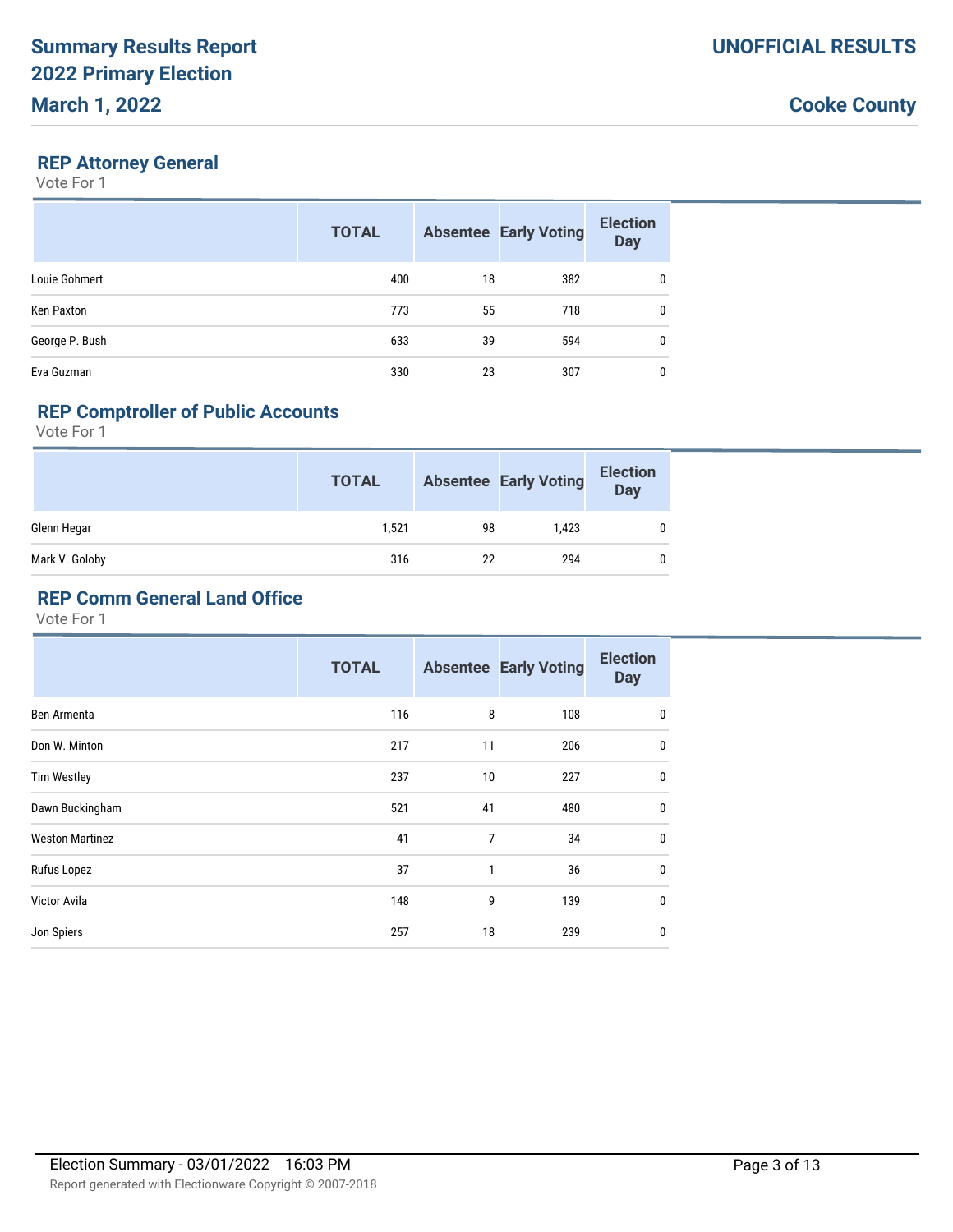### **REP Commissioner of Agriculture**

Vote For 1

|                  | <b>TOTAL</b> |    | <b>Absentee Early Voting</b> | <b>Election</b><br><b>Day</b> |
|------------------|--------------|----|------------------------------|-------------------------------|
| Carey A. Counsil | 196          | 20 | 176                          |                               |
| James White      | 579          | 36 | 543                          | $\mathbf{0}$                  |
| Sid Miller       | 981          | 55 | 926                          | $\mathbf{0}$                  |

#### **REP Railroad Commissioner**

Vote For 1

|                        | <b>TOTAL</b> |    | <b>Absentee Early Voting</b> | <b>Election</b><br><b>Day</b> |
|------------------------|--------------|----|------------------------------|-------------------------------|
| Dawayne Tipton         | 328          | 15 | 313                          | 0                             |
| Wayne Christian        | 717          | 54 | 663                          | 0                             |
| Sarah Stogner          | 277          | 17 | 260                          | $\mathbf{0}$                  |
| Tom Slocum Jr          | 129          | 10 | 119                          | 0                             |
| Marvin "Sarge" Summers | 161          |    | 154                          | 0                             |

# **REP Justice, Supreme Court, Pl 3**

Vote For 1

|                | <b>TOTAL</b> |     | <b>Absentee Early Voting</b> | <b>Election</b><br><b>Day</b> |  |
|----------------|--------------|-----|------------------------------|-------------------------------|--|
| Debra Lehrmann | 1.598        | 103 | 1.495                        |                               |  |

### **REP Justice, Supreme Court, Pl 5**

Vote For 1

|               | <b>TOTAL</b> |     | <b>Absentee Early Voting</b> | Election<br>Day |
|---------------|--------------|-----|------------------------------|-----------------|
| Rebeca Huddle | 1,569        | 101 | .468                         |                 |

#### **REP Justice, Supreme Court, Pl 9**

|                  | <b>TOTAL</b> |    | <b>Absentee Early Voting</b> | <b>Election</b><br>Day |
|------------------|--------------|----|------------------------------|------------------------|
| David J. Schenck | 896          | 52 | 844                          | $\mathbf{0}$           |
| Evan Young       | 665          | 54 | 611                          | $\mathbf{0}$           |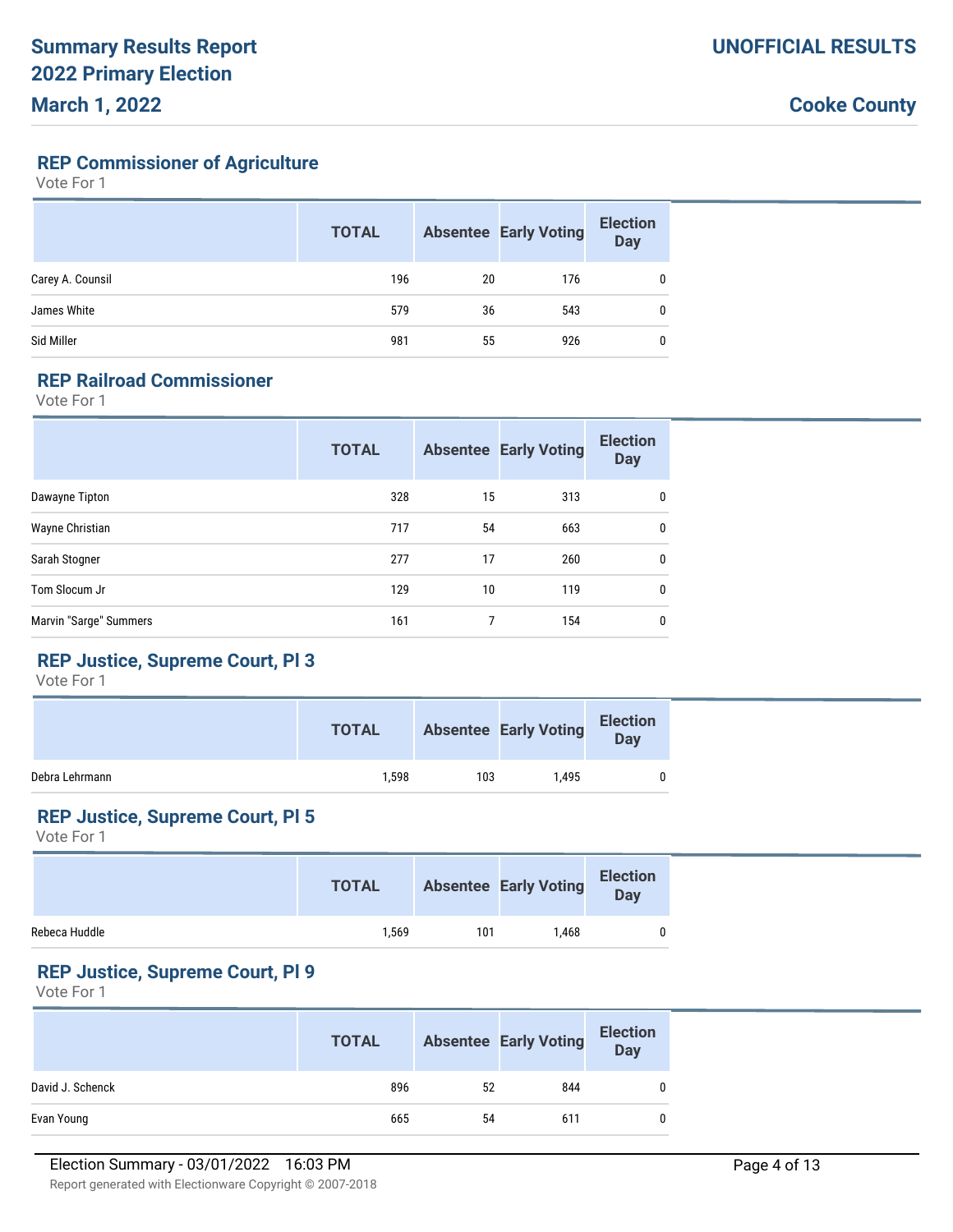### **REP Judge, Ct of Crim App, Pl 2**

Vote For 1

|               | <b>TOTAL</b> |     | <b>Absentee Early Voting</b> | <b>Election</b><br><b>Day</b> |
|---------------|--------------|-----|------------------------------|-------------------------------|
| Mary Lou Keel | 1,563        | 101 | 1.462                        |                               |

# **REP Judge, Ct of Crim App, Pl 5**

Vote For 1

|              | <b>TOTAL</b> |    | <b>Absentee Early Voting</b> | <b>Election</b><br><b>Day</b> |
|--------------|--------------|----|------------------------------|-------------------------------|
| Scott Walker | 1.009        | 70 | 939                          |                               |
| Clint Morgan | 553          | 37 | 516                          |                               |

#### **REP Judge, Ct of Crim App, Pl 6**

Vote For 1

|                       | <b>TOTAL</b> |     | <b>Absentee Early Voting</b> | Election<br>Day |
|-----------------------|--------------|-----|------------------------------|-----------------|
| Jesse F. McClure, III | 1,511        | 101 | 1.410                        | 0               |

#### **REP Member, State BoE, Dist 12**

Vote For 1

|            | <b>TOTAL</b> |     | <b>Absentee Early Voting</b> | <b>Election</b><br>Day |  |
|------------|--------------|-----|------------------------------|------------------------|--|
| Pam Little | 1.546        | 103 | 1.443                        |                        |  |

# **REP State Senator, Dist 30**

|               | <b>TOTAL</b> |     | <b>Absentee Early Voting</b> | Election<br>Day |
|---------------|--------------|-----|------------------------------|-----------------|
| Drew Springer | 1,811        | 118 | 1,693                        |                 |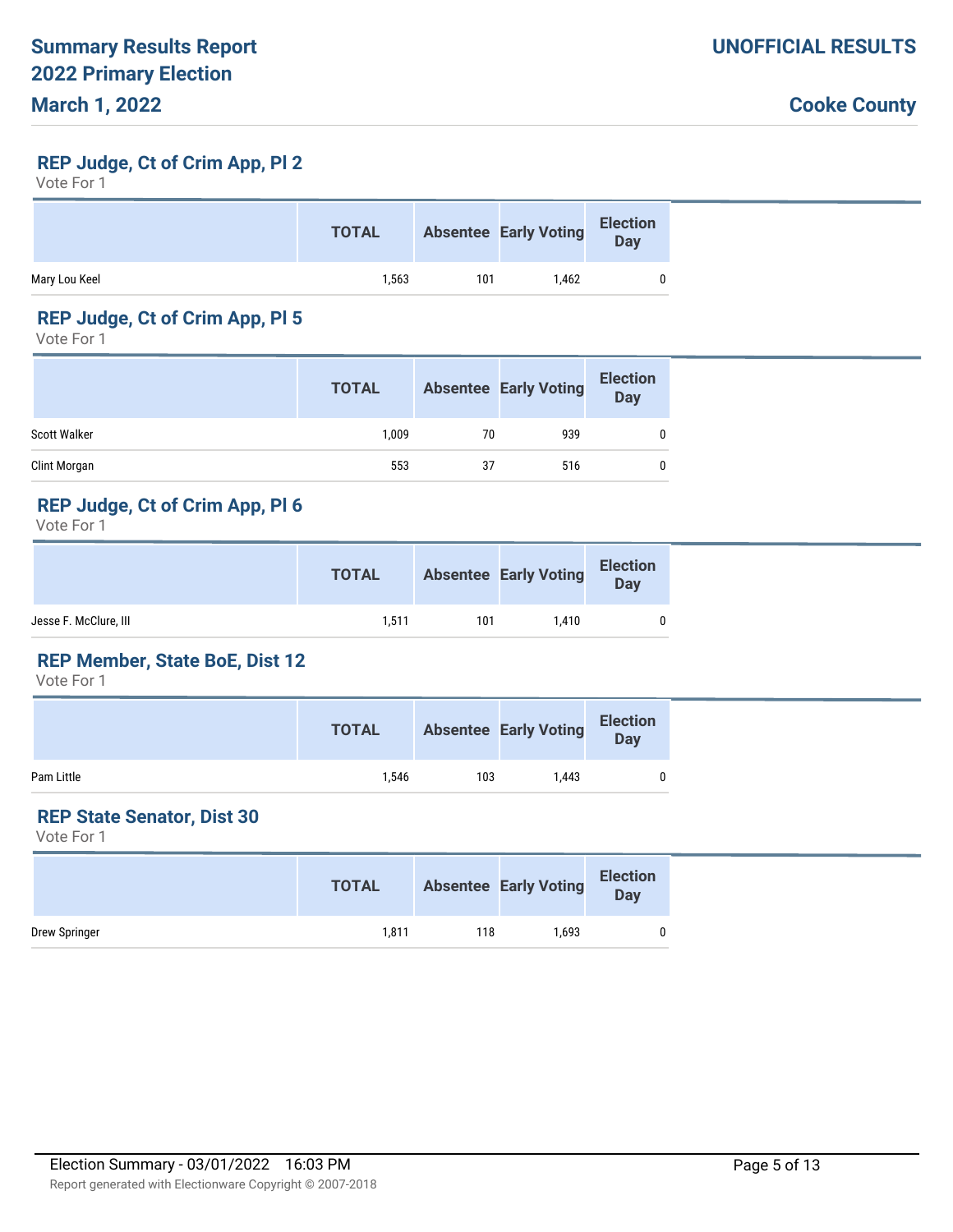### **REP State Rep, Dist 68**

Vote For 1

|                     | <b>TOTAL</b> |     | <b>Absentee Early Voting</b> | <b>Election</b><br><b>Day</b> |
|---------------------|--------------|-----|------------------------------|-------------------------------|
| <b>Craig Carter</b> | 200          | 5   | 195                          | $\mathbf{0}$                  |
| Mark Middleton      | 283          | 12  | 271                          | $\mathbf{0}$                  |
| David Spiller       | 1,455        | 110 | 1,345                        | 0                             |
| Gary W. Franklin    | 59           | 2   | 57                           | 0                             |

# **REP Justice, 2nd Ct of App Dist, Pl 3**

Vote For 1

|                | <b>TOTAL</b> |     | <b>Absentee Early Voting</b> | Election<br>Day |
|----------------|--------------|-----|------------------------------|-----------------|
| Elizabeth Kerr | 1,556        | 103 | 1.453                        |                 |

# **REP County Judge**

Vote For 1

|                      | <b>TOTAL</b> |    | <b>Absentee Early Voting</b> | <b>Election</b><br><b>Day</b> |
|----------------------|--------------|----|------------------------------|-------------------------------|
| Leon Klement         | 708          | 47 | 661                          |                               |
| John O. Roane        | 717          | 45 | 672                          |                               |
| <b>Steve Starnes</b> | 627          | 36 | 591                          | 0                             |

## **REP Judge, County Court at Law**

Vote For 1

|                | <b>TOTAL</b> |    | <b>Absentee Early Voting</b> | <b>Election</b><br>Day |
|----------------|--------------|----|------------------------------|------------------------|
| Lynn Switzer   | 956          | 66 | 890                          | 0                      |
| John H. Morris | 1,055        | 64 | 991                          | 0                      |

#### **REP District Clerk**

|                  | <b>TOTAL</b> |     | <b>Absentee Early Voting</b> | <b>Election</b><br><b>Day</b> |
|------------------|--------------|-----|------------------------------|-------------------------------|
| Marci A. Gilbert | 1.714        | 115 | 1.599                        | 0                             |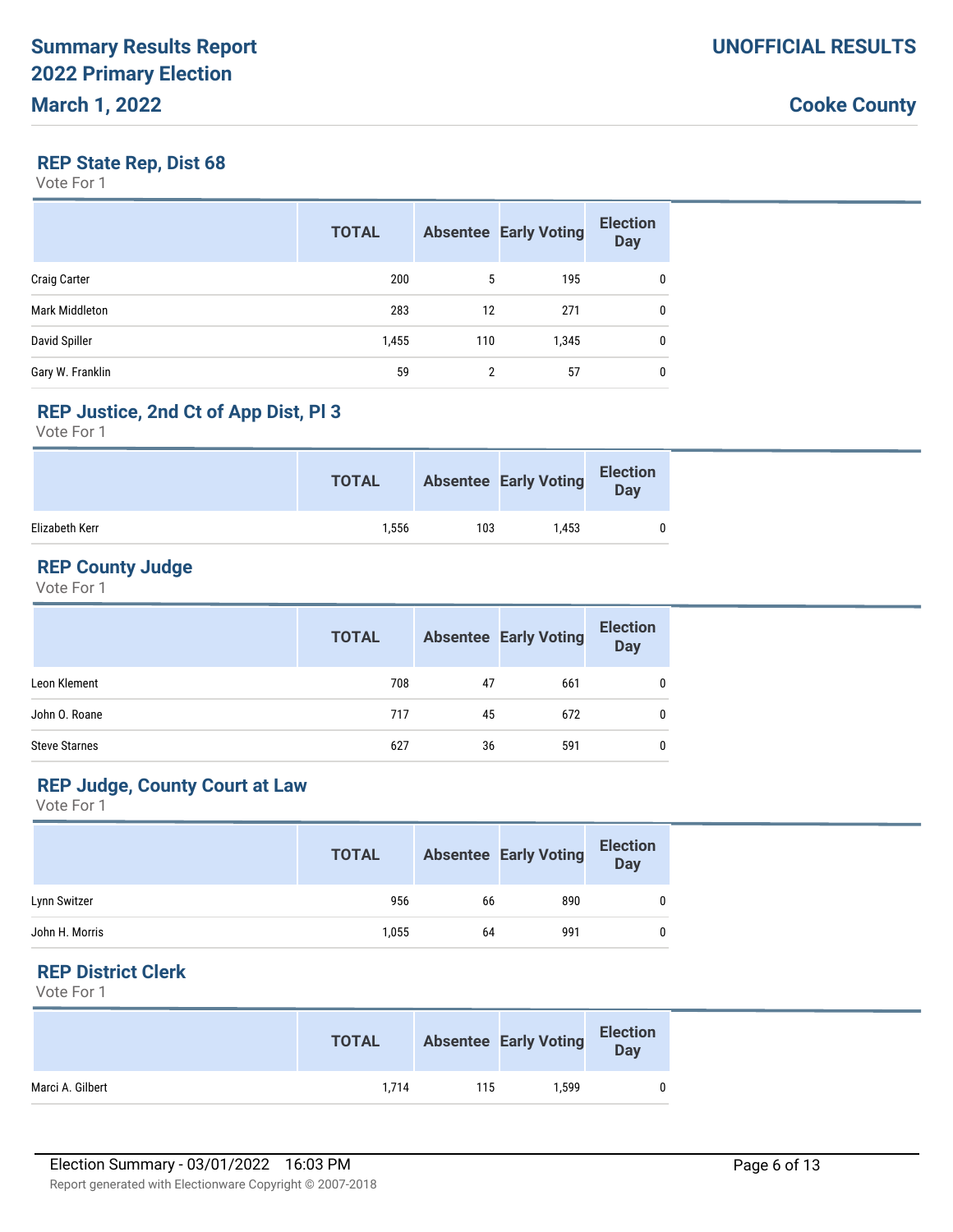### **REP County Clerk**

Vote For 1

|              | <b>TOTAL</b> |     | <b>Absentee Early Voting</b> | <b>Election</b><br><b>Day</b> |
|--------------|--------------|-----|------------------------------|-------------------------------|
| Pam Harrison | 1.785        | 128 | 1.657                        |                               |

# **REP County Treasurer**

Vote For 1

|               | <b>TOTAL</b> |     | <b>Absentee Early Voting</b> | <b>Election</b><br>Day |
|---------------|--------------|-----|------------------------------|------------------------|
| Patty Brennan | 1.715        | 110 | 1.605                        |                        |

# **REP County Commissioner Pct 2**

Vote For 1

|                 | <b>TOTAL</b> |    | <b>Absentee Early Voting</b> | <b>Election</b><br>Day |
|-----------------|--------------|----|------------------------------|------------------------|
| Jason M. Snuggs | 518          | 30 | 488                          |                        |

# **REP County Commissioner Pct 4**

Vote For 1

|                  | <b>TOTAL</b> |    | <b>Absentee Early Voting</b> | Election<br>Day |
|------------------|--------------|----|------------------------------|-----------------|
| Jeremy Jay Bayer | 68           |    | 61                           | $\mathbf 0$     |
| John Metzler     | 163          | 10 | 153                          | 0               |
| Matt P. Sicking  | 106          | 10 | 96                           | 0               |

#### **REP JOP Pct 1**

|                      | <b>TOTAL</b> |    | <b>Absentee Early Voting</b> | <b>Election</b><br>Day |  |
|----------------------|--------------|----|------------------------------|------------------------|--|
| John J. "Jody" Henry | 719          | 51 | 668                          |                        |  |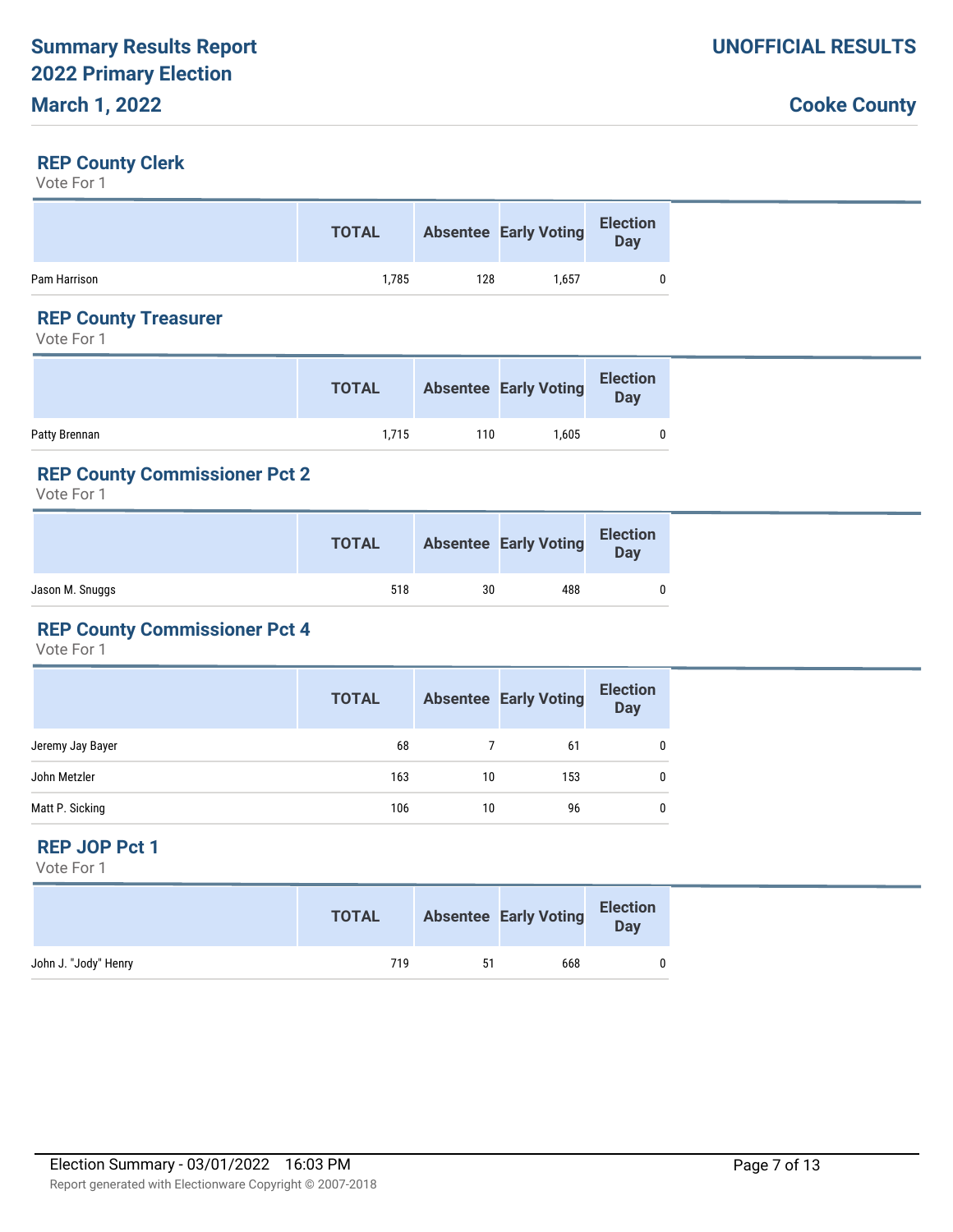#### **REP JOP Pct 2**

Vote For 1

|                         | <b>TOTAL</b> |    | <b>Absentee Early Voting</b> | <b>Election</b><br><b>Day</b> |
|-------------------------|--------------|----|------------------------------|-------------------------------|
| Bradley "Brad" Mitchell | 462          | 26 | 436                          |                               |
| Carroll L. Johnson      | 622          | 32 | 590                          |                               |

# **REP County Chair**

Vote For 1

|                | <b>TOTAL</b> |     | <b>Absentee Early Voting</b> | <b>Election</b><br><b>Day</b> |  |
|----------------|--------------|-----|------------------------------|-------------------------------|--|
| Chris McNamara | 1.654        | 107 | 1.547                        |                               |  |

#### **REP Proposition 1**

Vote For 1

|            | <b>TOTAL</b> |     | <b>Absentee Early Voting</b> | <b>Election</b><br>$\overline{Day}$ |
|------------|--------------|-----|------------------------------|-------------------------------------|
| <b>YES</b> | 2,000        | 121 | 1,879                        |                                     |
| NO         | 160          |     | 149                          |                                     |

#### **REP Proposition 2**

Vote For 1

|            | <b>TOTAL</b> |    | <b>Absentee Early Voting</b> | <b>Election</b><br>Day |
|------------|--------------|----|------------------------------|------------------------|
| <b>YES</b> | 1,604        | 94 | 1,510                        |                        |
| NO         | 497          | 33 | 464                          |                        |

# **REP Proposition 3**

|                | <b>TOTAL</b> |     | <b>Absentee Early Voting</b> | <b>Election</b><br>Day |
|----------------|--------------|-----|------------------------------|------------------------|
| <b>YES</b>     | 1,887        | 114 | 1,773                        |                        |
| N <sub>0</sub> | 259          |     | 242                          |                        |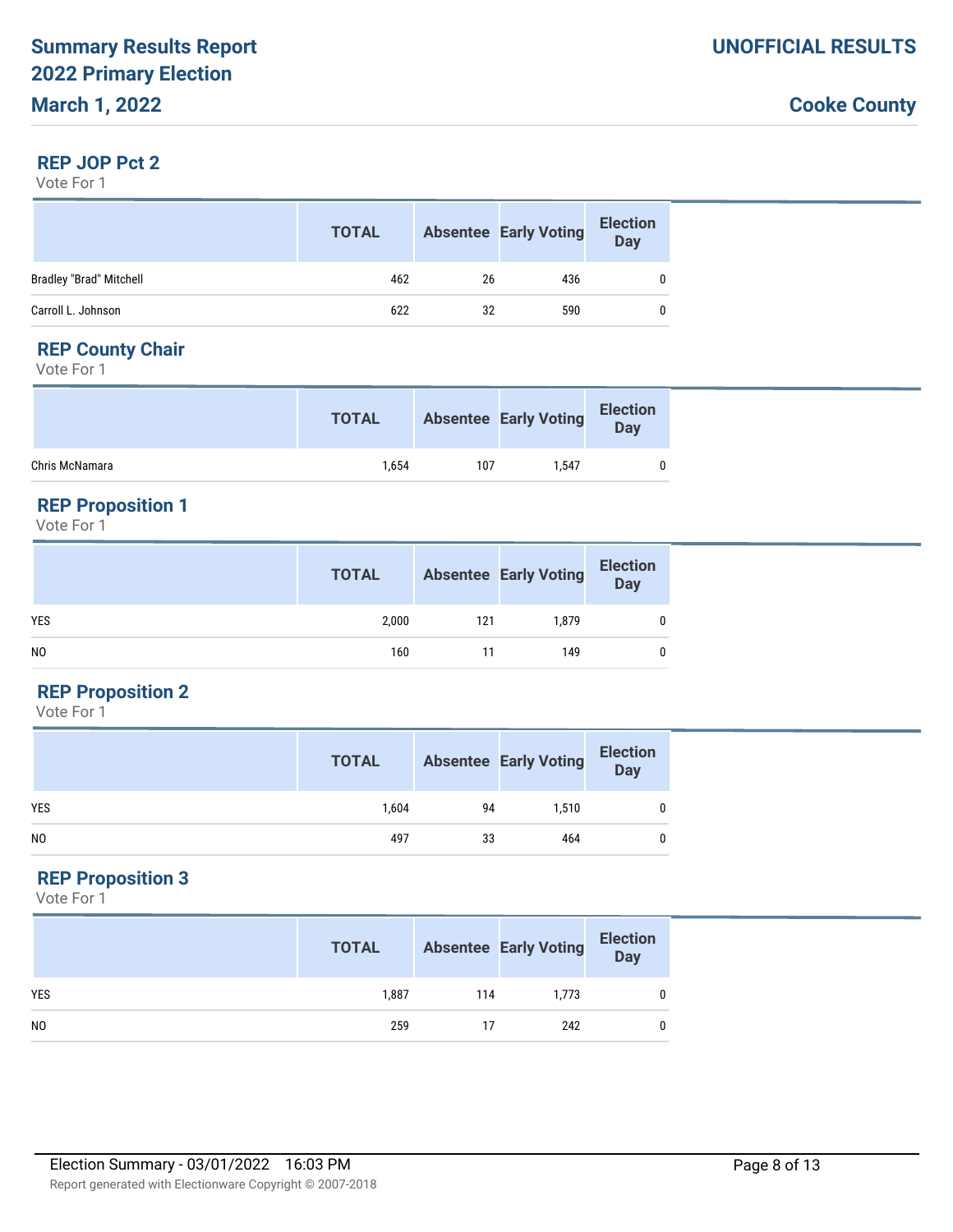#### **REP Proposition 4**

Vote For 1

|                | <b>TOTAL</b> |     | <b>Absentee Early Voting</b> | <b>Election</b><br>Day |
|----------------|--------------|-----|------------------------------|------------------------|
| <b>YES</b>     | 1,935        | 121 | 1,814                        |                        |
| N <sub>0</sub> | 184          |     | 178                          |                        |

# **REP Proposition 5**

Vote For 1

|                | <b>TOTAL</b> |     | <b>Absentee Early Voting</b> | <b>Election</b><br>Day |
|----------------|--------------|-----|------------------------------|------------------------|
| <b>YES</b>     | 1.794        | 107 | 1.687                        |                        |
| N <sub>0</sub> | 297          | 17  | 280                          |                        |

# **REP Proposition 6**

Vote For 1

|                | <b>TOTAL</b> |    | <b>Absentee Early Voting</b> | Bection |
|----------------|--------------|----|------------------------------|---------|
| <b>YES</b>     | 1,682        | 95 | 1,587                        |         |
| N <sub>0</sub> | 393          | 31 | 362                          |         |

# **REP Proposition 7**

Vote For 1

|                | <b>TOTAL</b> |     | <b>Absentee Early Voting</b> | <b>Election</b><br><b>Day</b> |
|----------------|--------------|-----|------------------------------|-------------------------------|
| <b>YES</b>     | 2,053        | 128 | 1,925                        | 0                             |
| N <sub>0</sub> | 89           |     | 83                           | 0                             |

# **REP Proposition 8**

|                | <b>TOTAL</b> |     | <b>Absentee Early Voting</b> | <b>Election</b><br>Day |
|----------------|--------------|-----|------------------------------|------------------------|
| <b>YES</b>     | 1,980        | 124 | 1,856                        |                        |
| N <sub>0</sub> | 142          | 8   | 134                          |                        |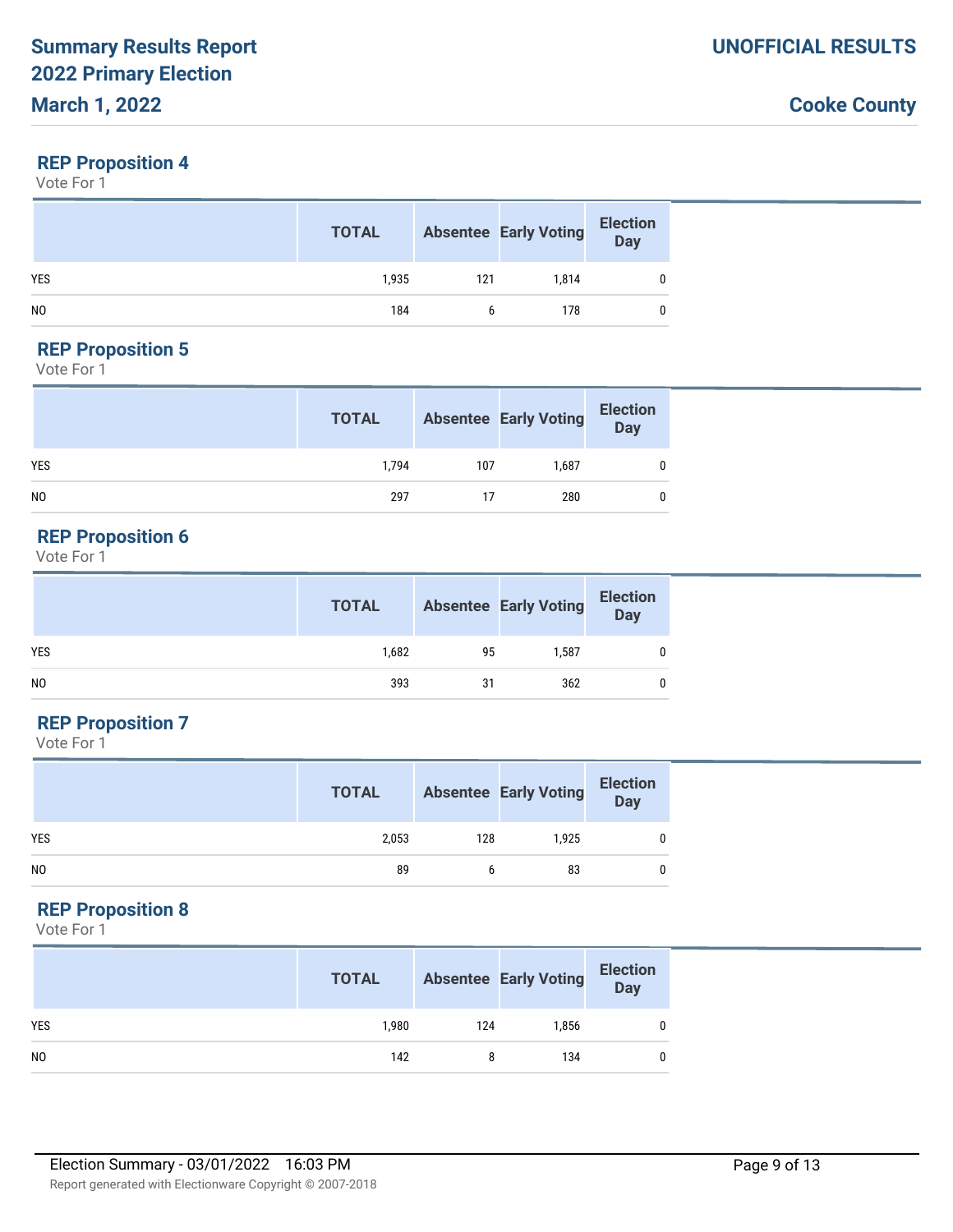#### **REP Proposition 9**

Vote For 1

|                | <b>TOTAL</b> |     | <b>Absentee Early Voting</b> | <b>Election</b><br>Day |
|----------------|--------------|-----|------------------------------|------------------------|
| <b>YES</b>     | 1,820        | 108 | 1,712                        |                        |
| N <sub>0</sub> | 306          | 22  | 284                          |                        |

# **REP Proposition 10**

Vote For 1

|                | <b>TOTAL</b> |     | <b>Absentee Early Voting</b> | <b>Election</b><br>Day |
|----------------|--------------|-----|------------------------------|------------------------|
| <b>YES</b>     | 1,963        | 122 | 1.841                        |                        |
| N <sub>0</sub> | 141          | 4   | 137                          |                        |

### **DEM Governor**

Vote For 1

|                             | <b>TOTAL</b> |                | <b>Absentee Early Voting</b> | <b>Election</b><br><b>Day</b> |
|-----------------------------|--------------|----------------|------------------------------|-------------------------------|
| <b>Rich Wakeland</b>        | 6            | $\mathfrak{p}$ | 4                            | 0                             |
| Inocencio (Inno) Barrientez | 0            | $\mathbf{0}$   | $\mathbf{0}$                 | 0                             |
| Michael Cooper              | 6            | 2              | 4                            | 0                             |
| Joy Diaz                    | 4            |                | 3                            | 0                             |
| Beto O'Rourke               | 186          | 59             | 127                          |                               |

### **DEM Lieutenant Governor**

|                  | <b>TOTAL</b> |    | <b>Absentee Early Voting</b> | <b>Election</b><br><b>Day</b> |
|------------------|--------------|----|------------------------------|-------------------------------|
| Carla Brailey    | 41           | 11 | 30                           |                               |
| Michelle Beckley | 59           | 20 | 39                           |                               |
| Mike Collier     | 87           | 29 | 58                           |                               |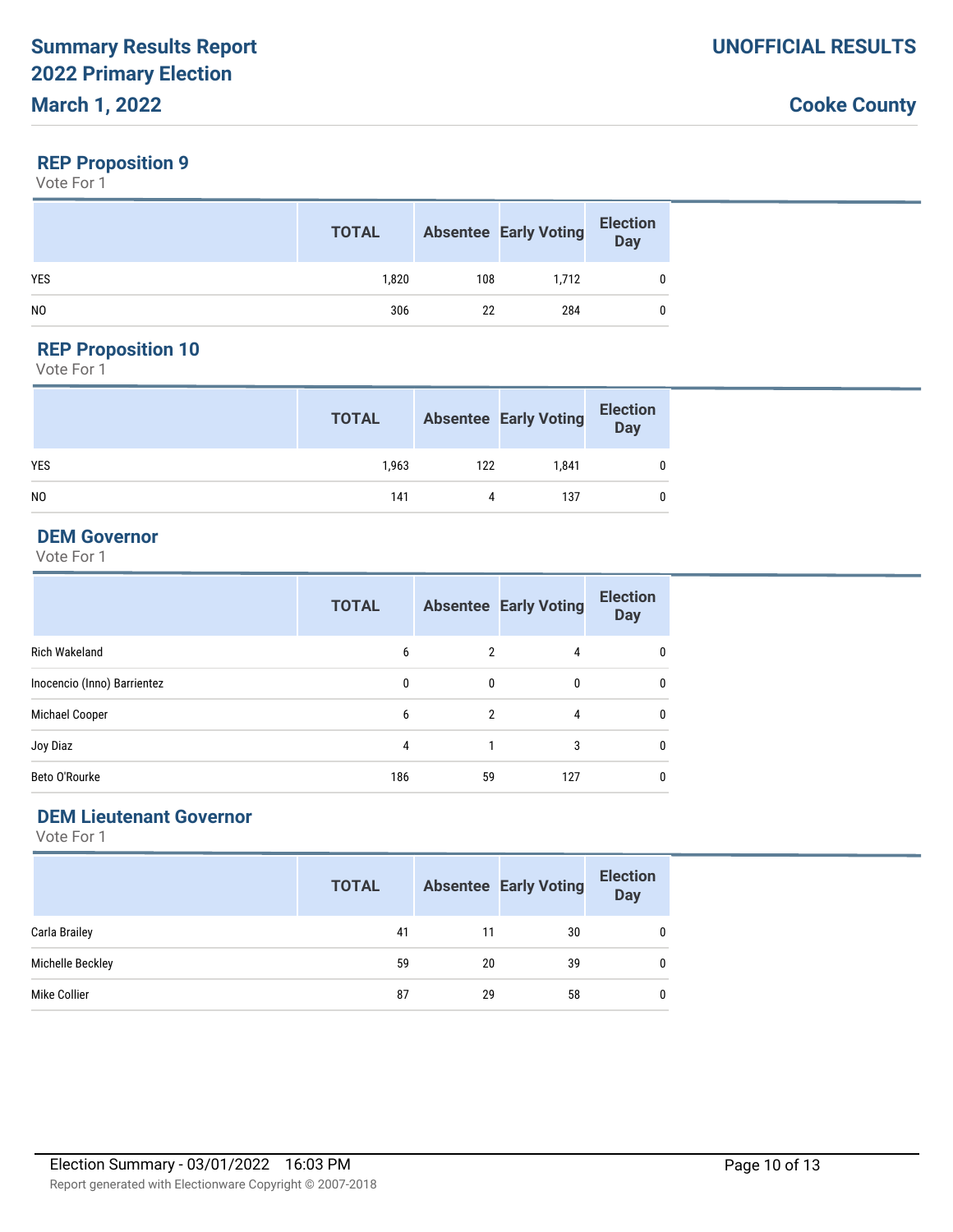#### **DEM Attorney General**

Vote For 1

|                         | <b>TOTAL</b> |    | <b>Absentee Early Voting</b> | <b>Election</b><br><b>Day</b> |
|-------------------------|--------------|----|------------------------------|-------------------------------|
| Lee Merritt             | 42           | 12 | 30                           | 0                             |
| Mike Fields             | 21           | 8  | 13                           | 0                             |
| S. "TBONE" Raynor       | 13           | 5  | 8                            | $\mathbf{0}$                  |
| Joe Jaworski            | 36           | 10 | 26                           | 0                             |
| Rochelle Mercedes Garza | 75           | 25 | 50                           | 0                             |

# **DEM Comptroller of Public Accounts**

Vote For 1

|                    | <b>TOTAL</b> |    | <b>Absentee Early Voting</b> | <b>Election</b><br><b>Day</b> |
|--------------------|--------------|----|------------------------------|-------------------------------|
| Janet T. Dudding   | 95           | 38 | 57                           | 0                             |
| Angel Luis Vega    | 42           |    | 37                           | 0                             |
| <b>Tim Mahoney</b> | 42           | 15 | 27                           | 0                             |

# **DEM Comm General Land Office**

Vote For 1

|                      | <b>TOTAL</b> |    | <b>Absentee Early Voting</b> | <b>Election</b><br><b>Day</b> |
|----------------------|--------------|----|------------------------------|-------------------------------|
| Sandragrace Martinez | 44           | 8  | 36                           | 0                             |
| Jay Kleberg          | 52           | 25 | 27                           | 0                             |
| Michael Lange        | 45           | 16 | 29                           | 0                             |
| Jinny Suh            | 39           | 9  | 30                           | 0                             |

# **DEM Commissioner of Agriculture**

|            | <b>TOTAL</b> |    | <b>Absentee Early Voting</b> | <b>Election</b><br><b>Day</b> |
|------------|--------------|----|------------------------------|-------------------------------|
| Susan Hays | 144          | 43 | 101                          | $\mathbf{0}$                  |
| Ed Ireson  | 42           | 16 | 26                           | $\mathbf{0}$                  |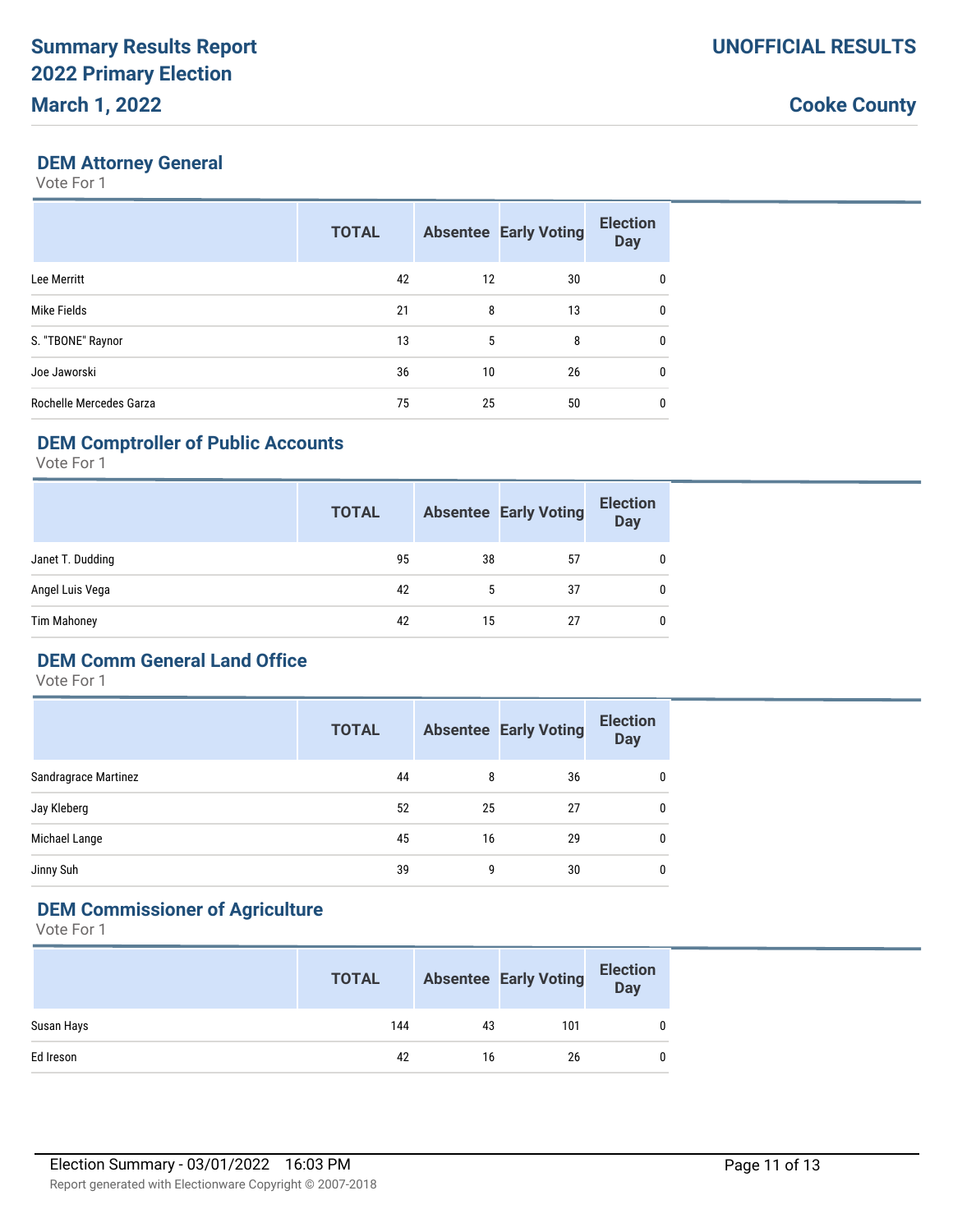#### **DEM Railroad Commissioner**

Vote For 1

|              | <b>TOTAL</b> |    | <b>Absentee Early Voting</b> | <b>Election</b><br>Day |
|--------------|--------------|----|------------------------------|------------------------|
| Luke Warford | 172          | 56 | 116                          |                        |

# **DEM Justice, Supreme Court, Pl 3**

Vote For 1

|               | <b>TOTAL</b> |    | <b>Absentee Early Voting</b> | <b>Election</b><br><b>Day</b> |  |
|---------------|--------------|----|------------------------------|-------------------------------|--|
| Erin A Nowell | 175          | 56 | 119                          |                               |  |

#### **DEM Justice, Supreme Court, Pl 5**

Vote For 1

|                | <b>TOTAL</b> |    | <b>Absentee Early Voting</b> | <b>Election</b><br>Day |
|----------------|--------------|----|------------------------------|------------------------|
| Amanda Reichek | 178          | 57 | 121                          |                        |

#### **DEM Justice, Supreme Court, Pl 9**

Vote For 1

| 118<br>175<br>57 |                 | <b>TOTAL</b> | Absentee Early Voting Election |  |
|------------------|-----------------|--------------|--------------------------------|--|
|                  | Julia Maldonado |              |                                |  |

## **DEM Judge, Ct of Crim App, Pl 5**

Vote For 1

|              | <b>TOTAL</b> |    | Absentee Early Voting Election |  |
|--------------|--------------|----|--------------------------------|--|
| Dana Huffman | 178          | 57 | 121                            |  |

#### **DEM Judge, Ct of Crim App, Pl 6**

|                | <b>TOTAL</b> |    | Absentee Early Voting Election |  |
|----------------|--------------|----|--------------------------------|--|
| Robert Johnson | 175          | 56 | 119                            |  |